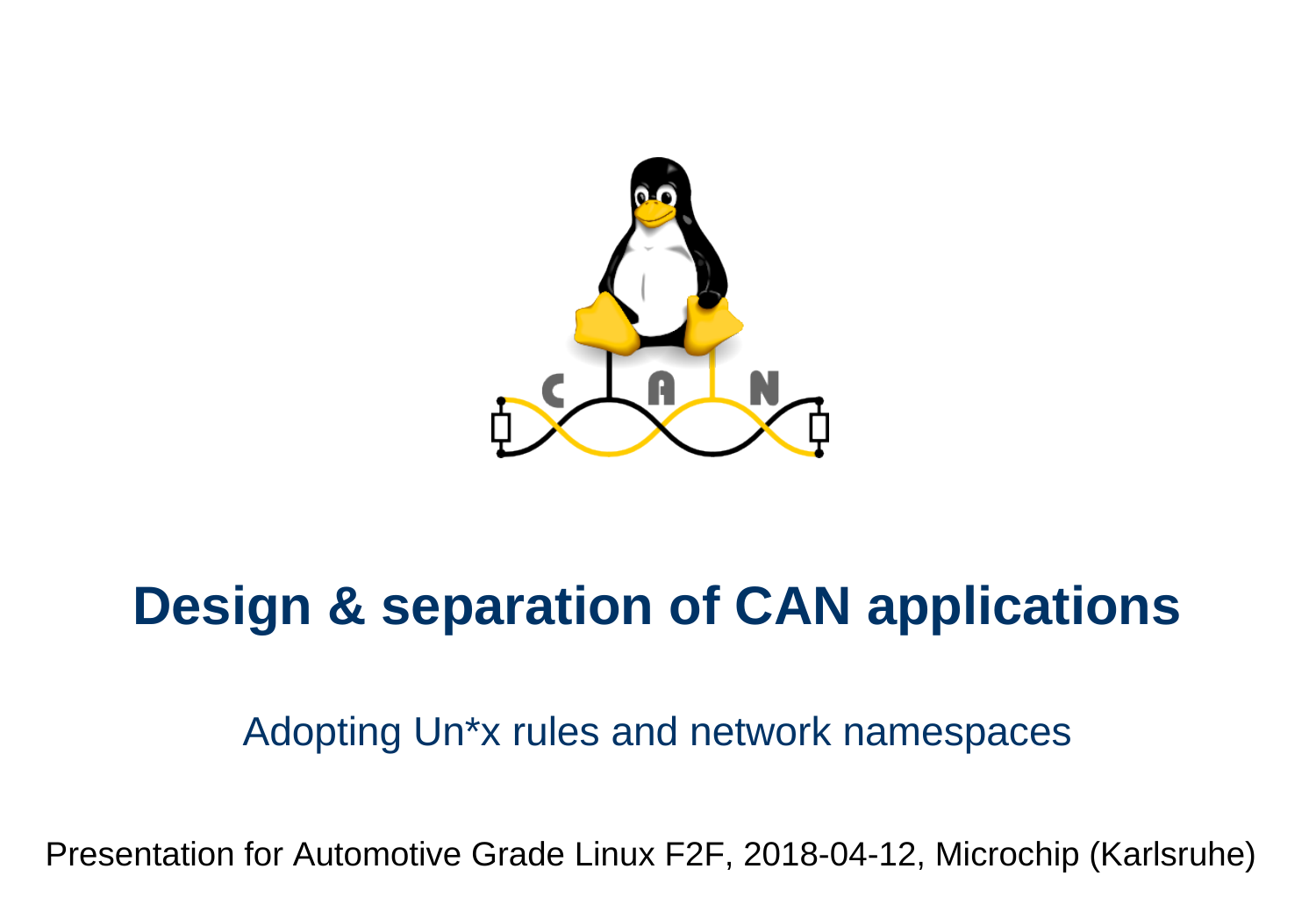#### **The former concepts for CAN access – recap from 2017 slides\***



- Only one application can use the CAN bus at a time
	- There was no standard Linux CAN driver model
		- Every CAN hardware vendor sells his own driver bundled to his CAN hardware
- CAN application protocols and intelligent content filters need to be implemented in userspace
- **People still think in this out-dated design pattern! :-(**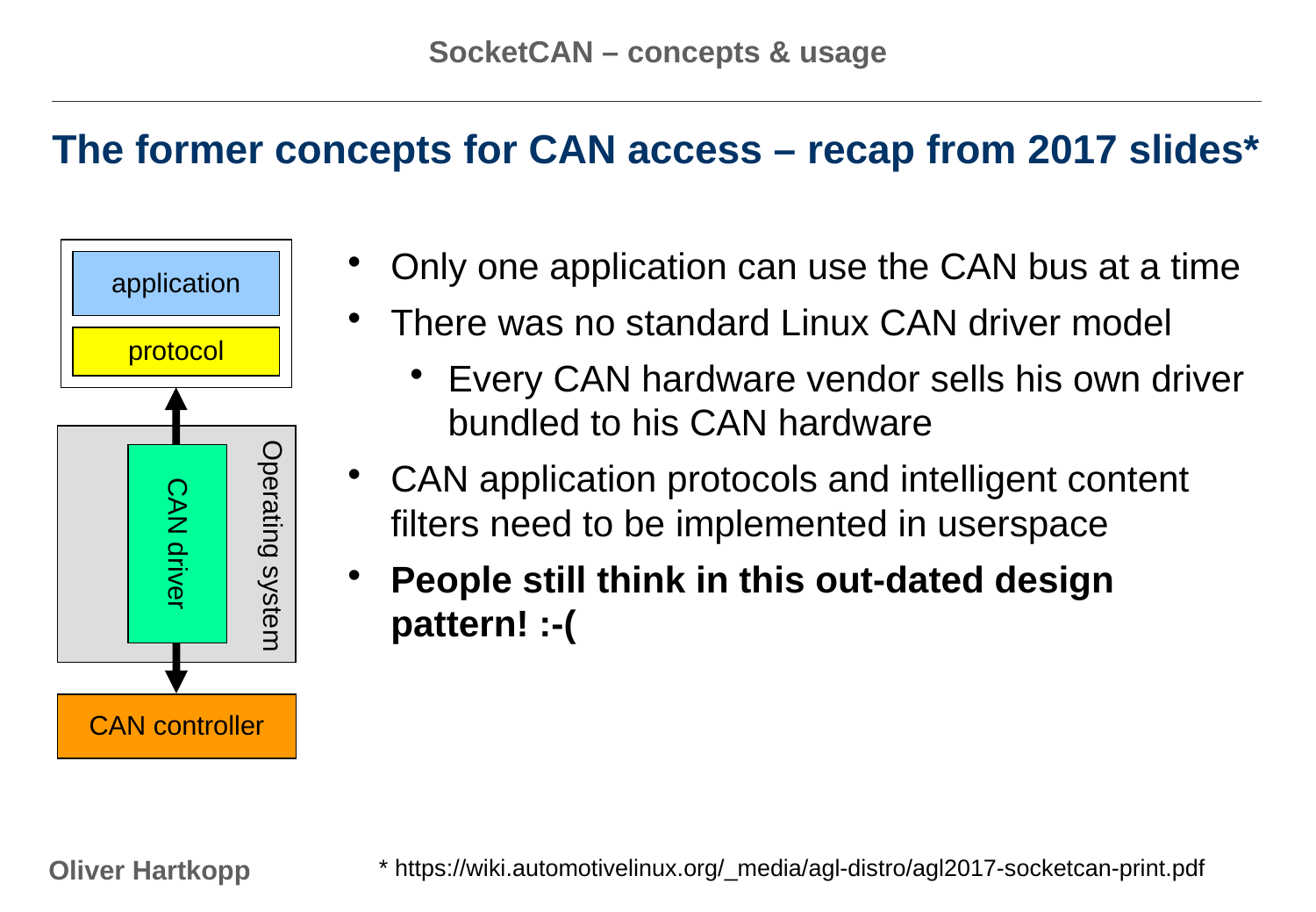#### **CAN network layer protocols and frame processing (recap)**

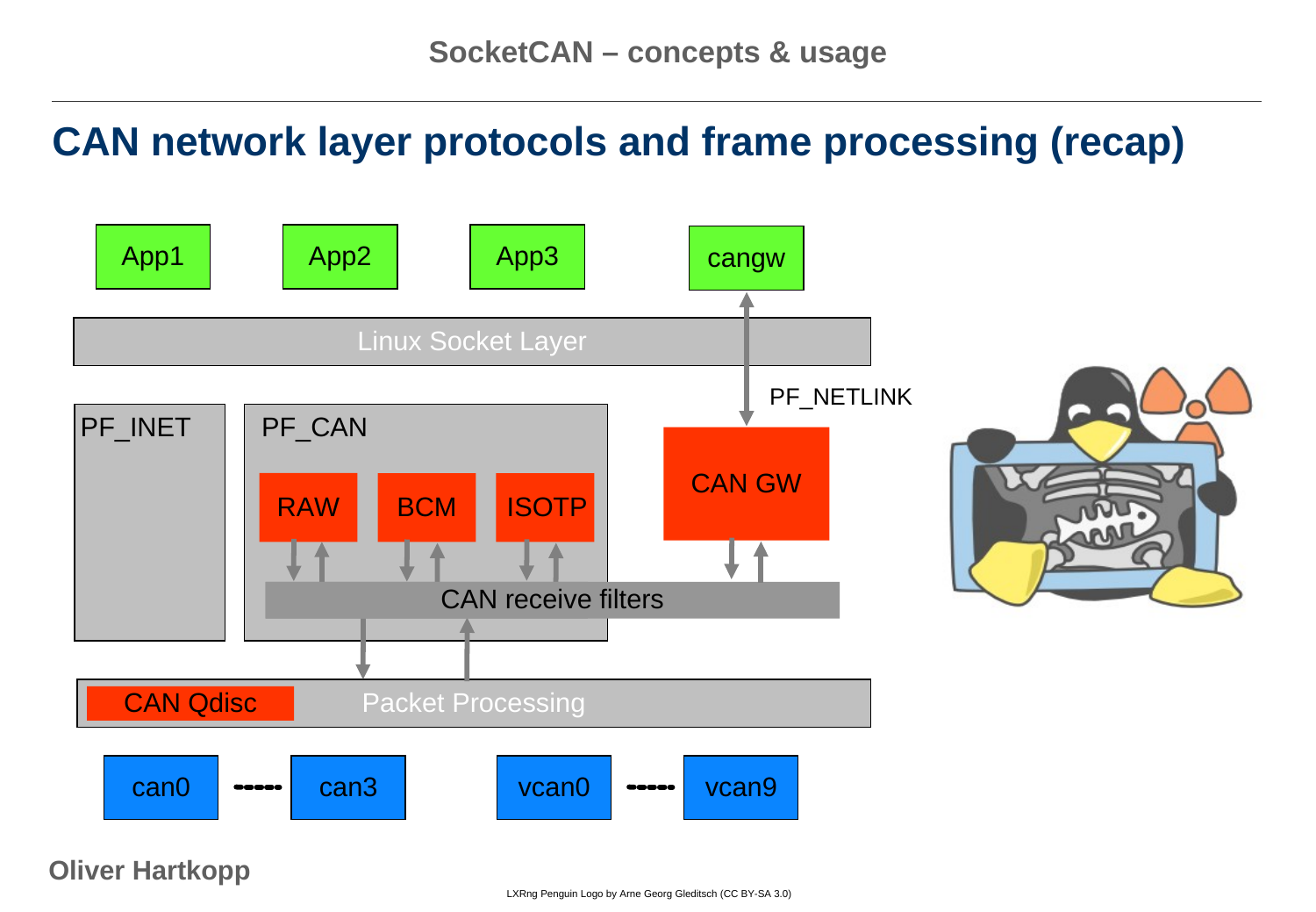# **CAN\_RAW – Reading and writing of raw CAN frames (recap)**

- Similar to known programming interfaces
	- **A socket feels like a private CAN interface**
	- **per-socket CAN identifier receive filtersets**
	- Linux timestamps in nano second resolution
	- Easy migration of existing CAN software



- **Network transparency through local echo of sent frames**
- **Functions can (should!) be split into different processes**

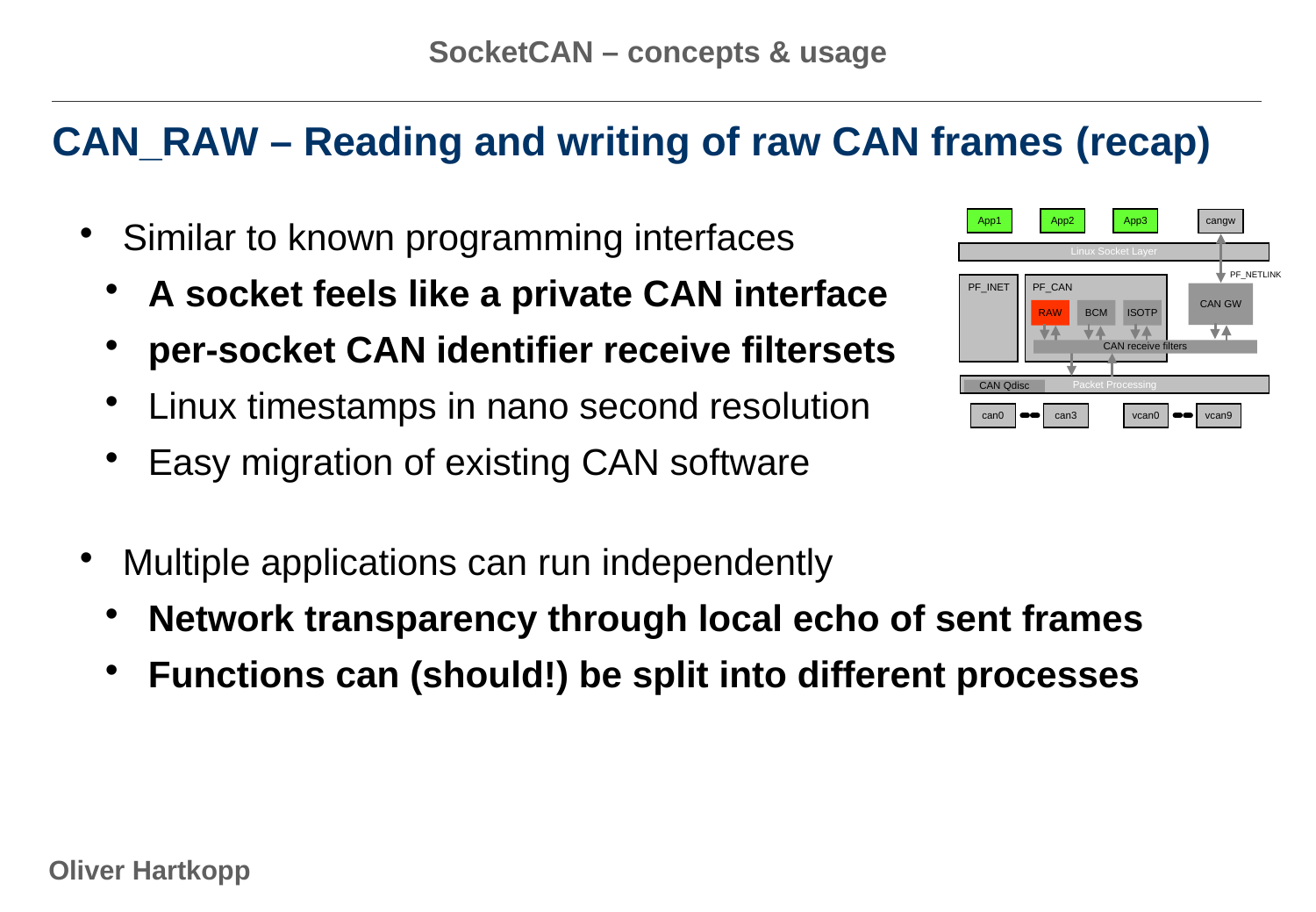# **CAN\_BCM – timer support and filters for cyclic messages**

- Executes in operating system context
- **Programmable by BCM socket commands**
- CAN receive path functions
	- **Filter bit-wise content in CAN frame payload**
	- Throttle update rate for changed received data
	- Detect timeouts of cyclic messages (deadline monitoring)
- CAN transmit path functions
	- **Autonomous timer based sending of CAN frames**
	- Multiplex CAN messages and instant data updates

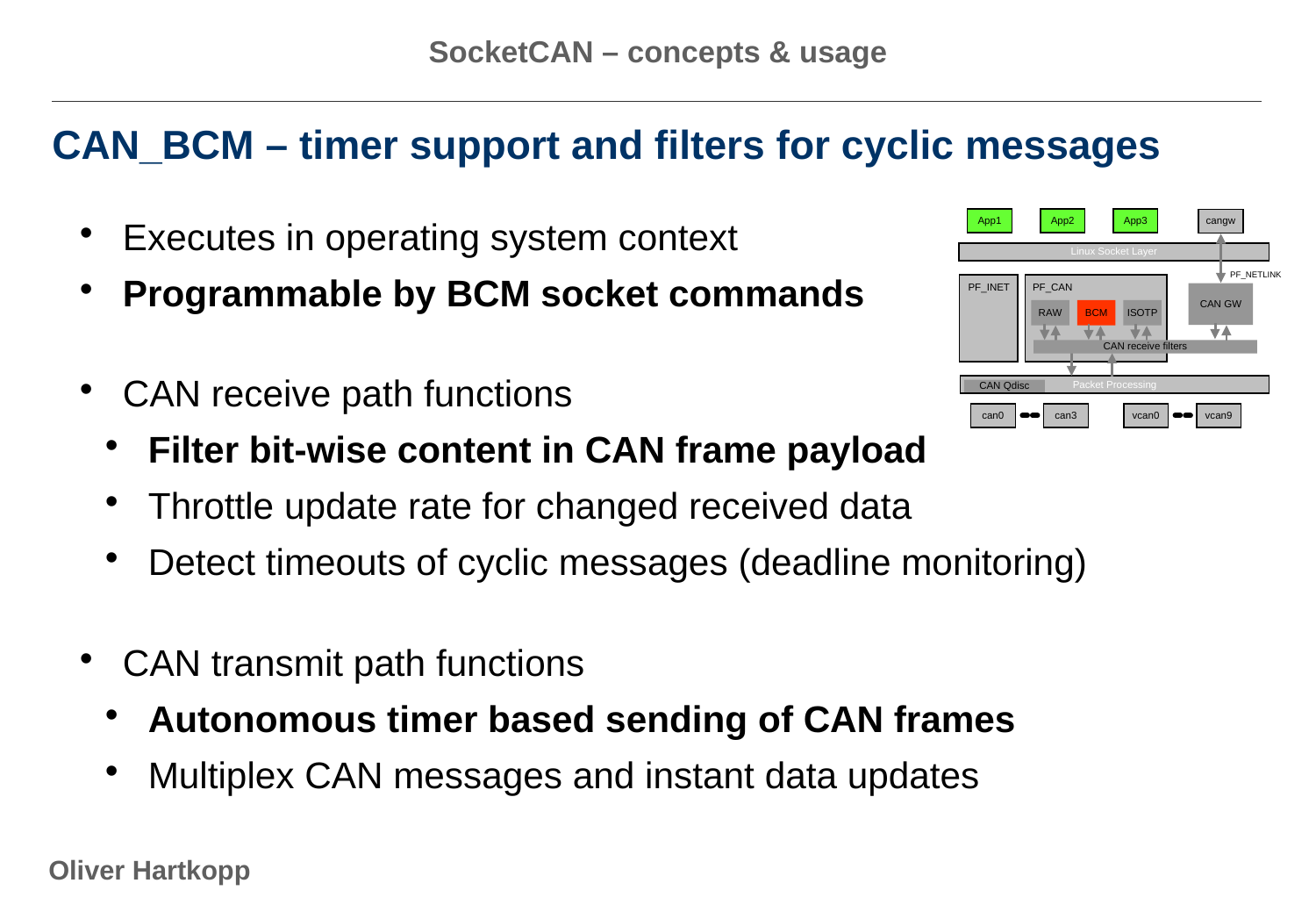#### **CAN\_BCM – Vehicle data access prototyping technology**

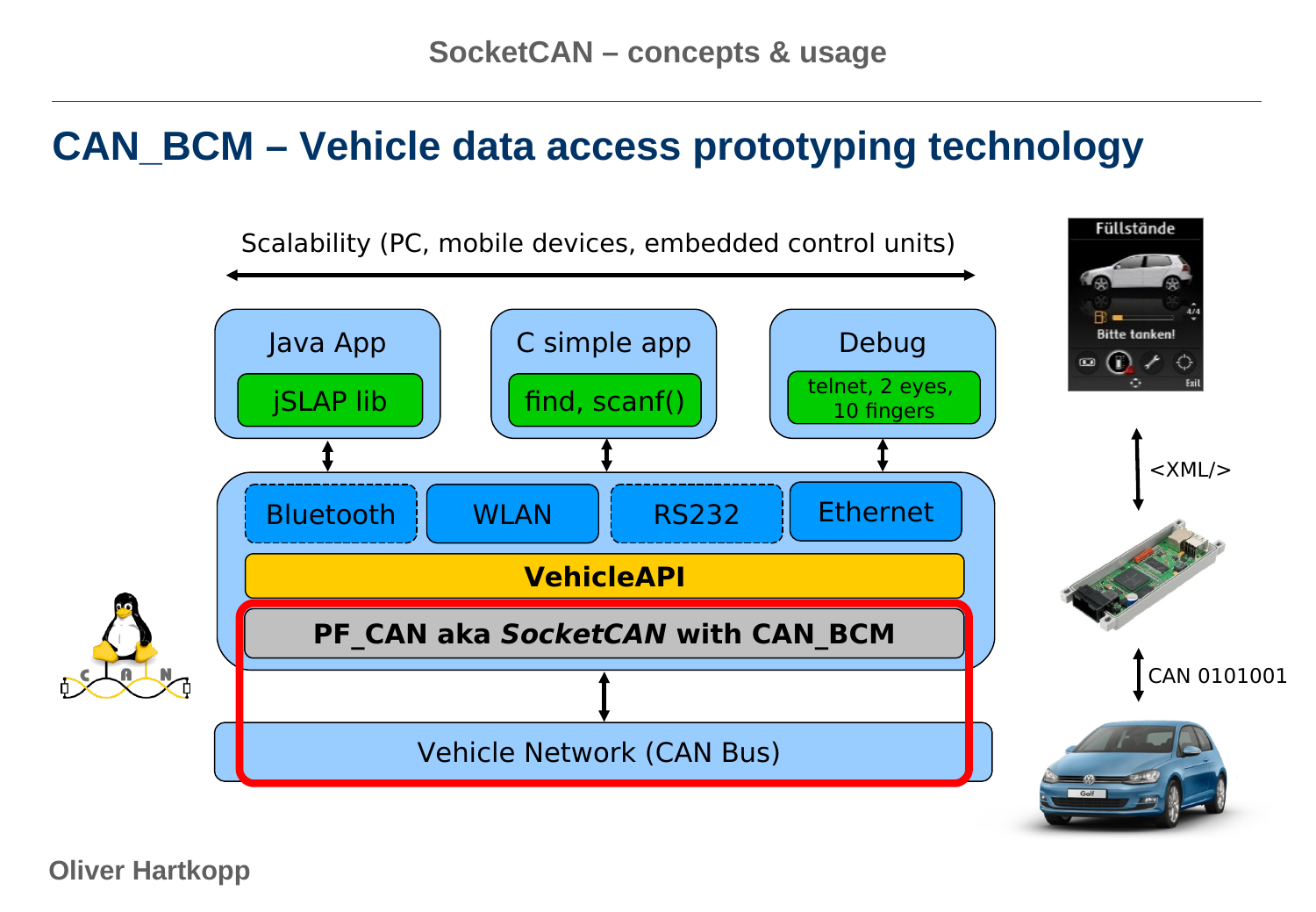# **CAN\_GW – Linux kernel based CAN frame routing (recap)**

- **Efficient CAN frame routing in OS context**
- Re-use of Linux networking technology
	- **PF\_CAN receive filter capabilities**
	- Linux packet processing NET RX softirg
	- PF\_NETLINK based configuration interface (known from Linux network routing configuration like 'iptables')
- Optional CAN frame modifications on the fly
	- **Modify CAN identifier, data length code,** payload data with AND/OR/XOR/SET operations
	- Calculate XOR and CRC8 checksums after modification
	- Support of different CRC8 profiles (1U8, 16U8, SFFID XOR)

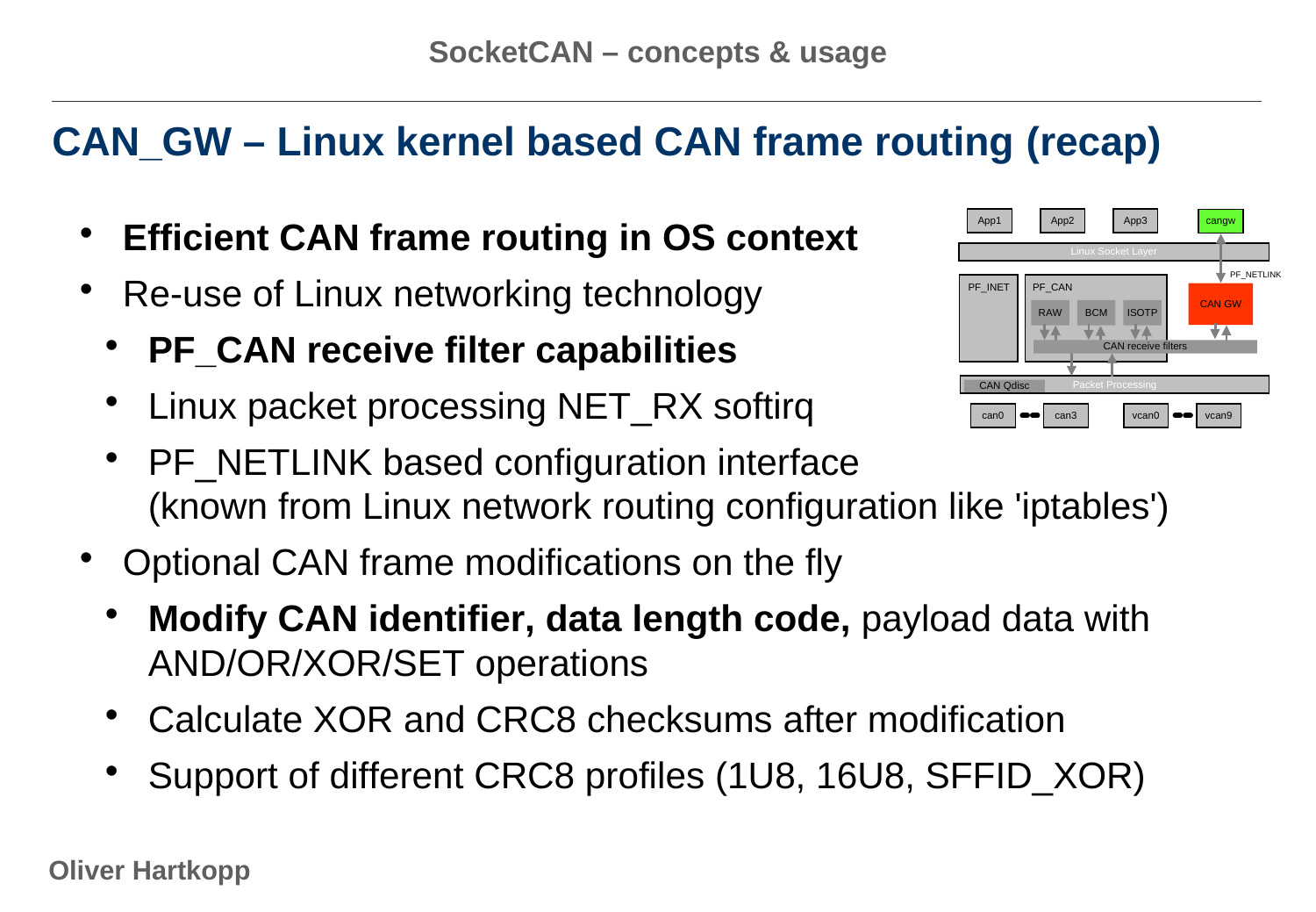#### **CAN\_GW – Routing & modification configuration entity**



cangw -A -s can0 -d can1 -e -f 123:C00007FF -m SET:IL:333.4.1122334455667788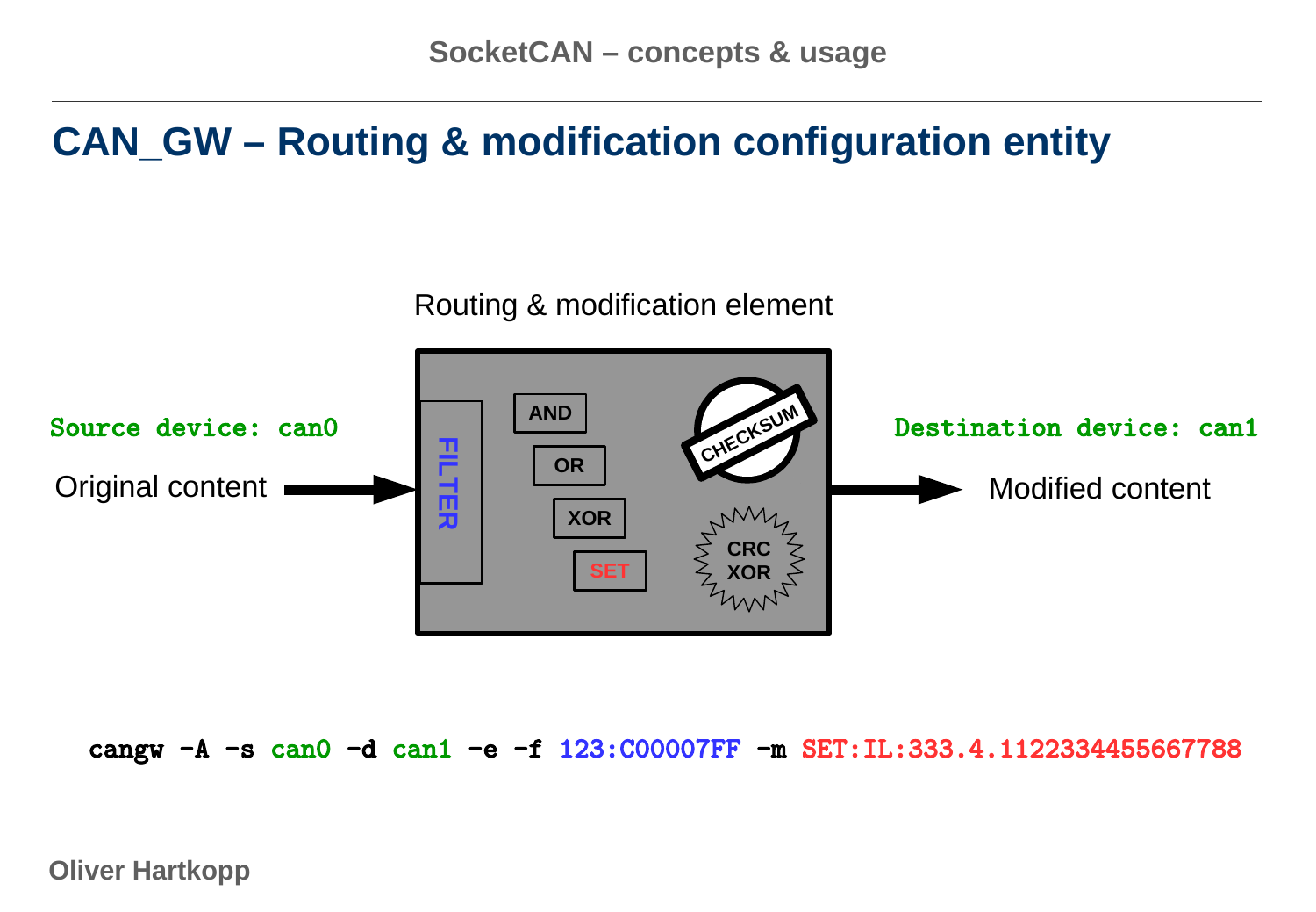#### **Some best practices on design patterns and separation**

- Write programs that do **one** thing and do it well.
- … if you don't trust a CAN application
- ... if you \*really\* don't trust a CAN application
- ... if you \*only\* trust your CAN application
- Btw. why wouldn't you trust an Open Source CAN application?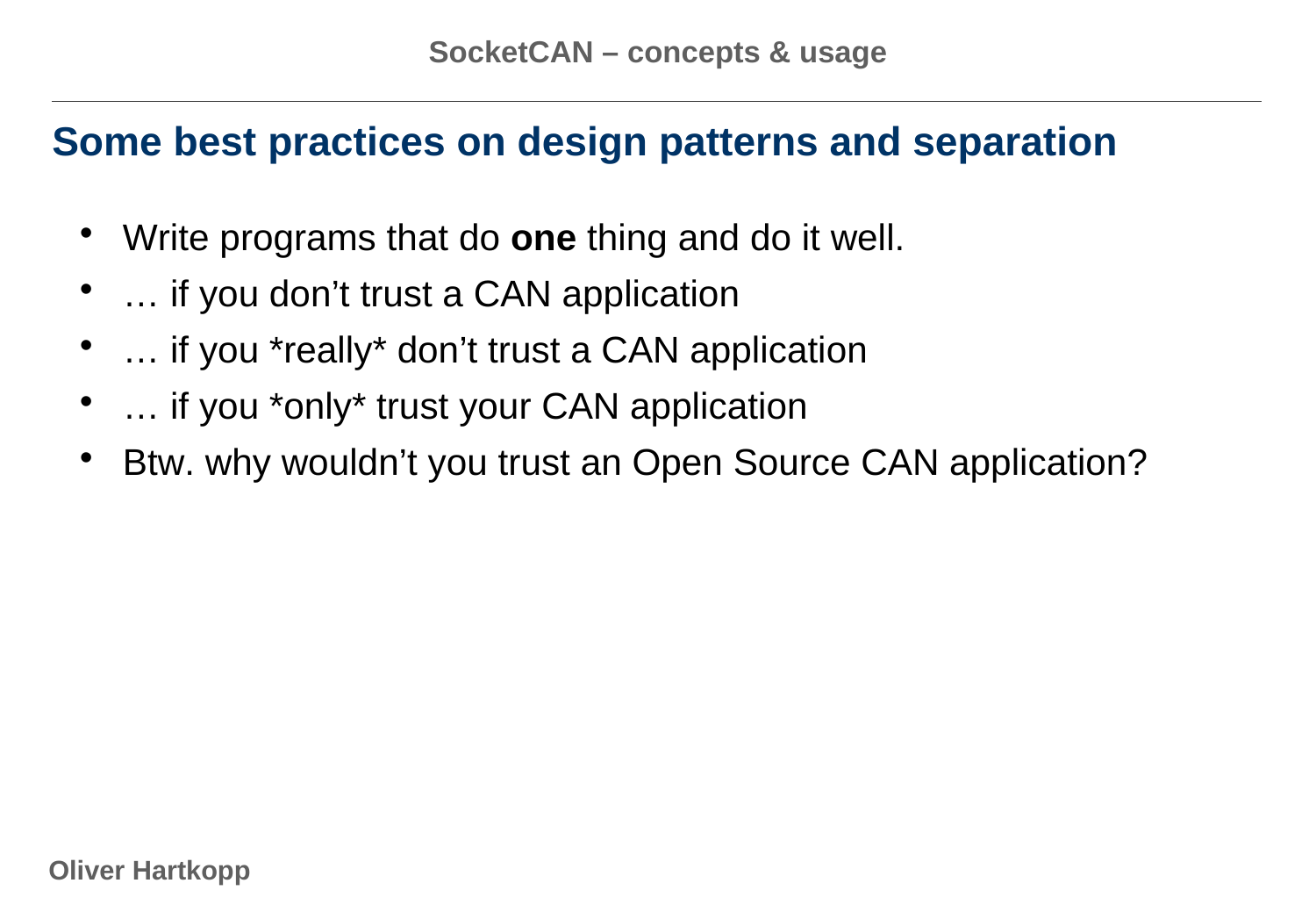# **Write programs that do one thing and do it well.**

(https://en.wikipedia.org/wiki/Unix\_philosophy)

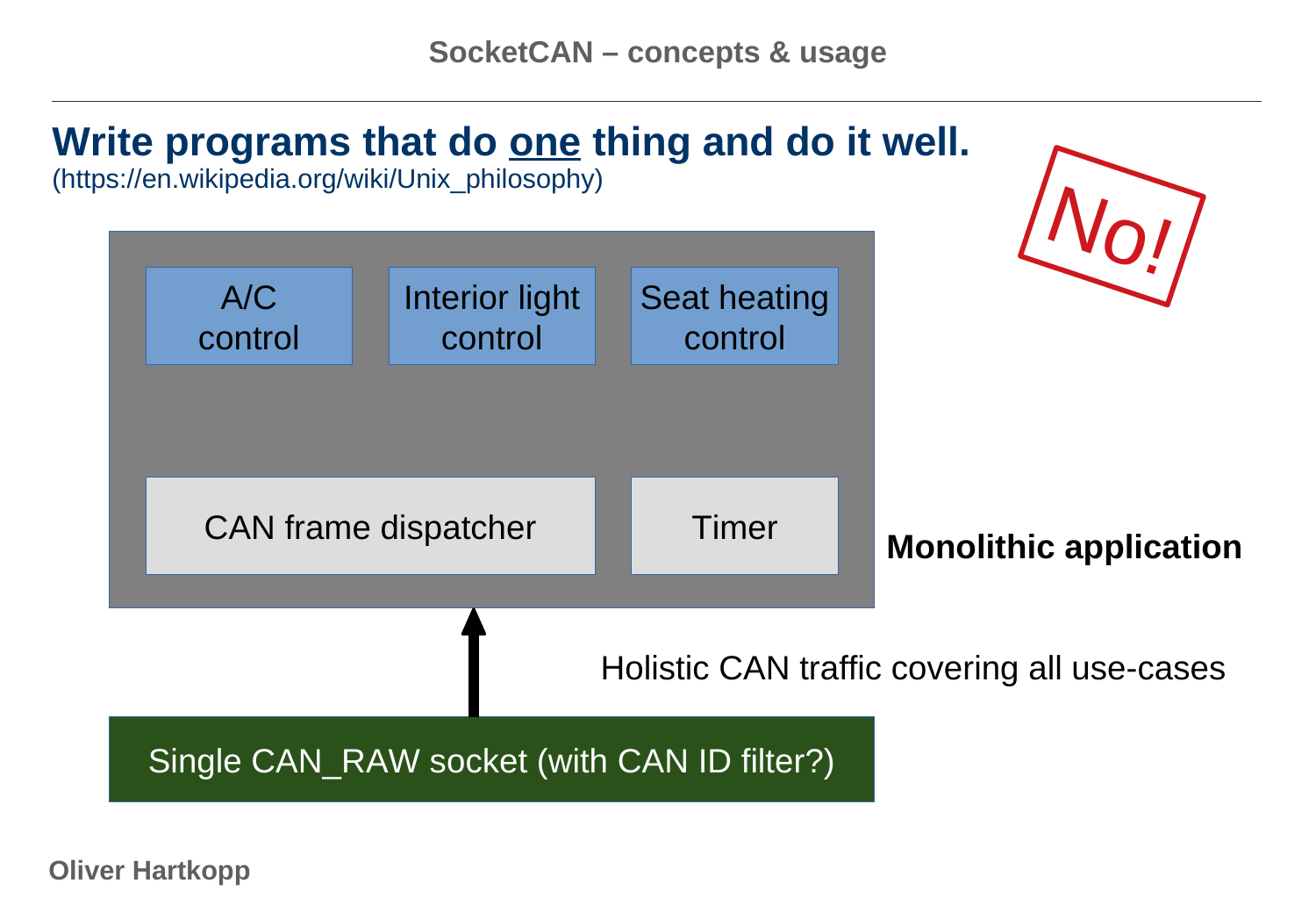

(https://en.wikipedia.org/wiki/Unix\_philosophy)



**Oliver Hartkopp ►Separation, maintainability, minimized code/complexity/dependency, etc.**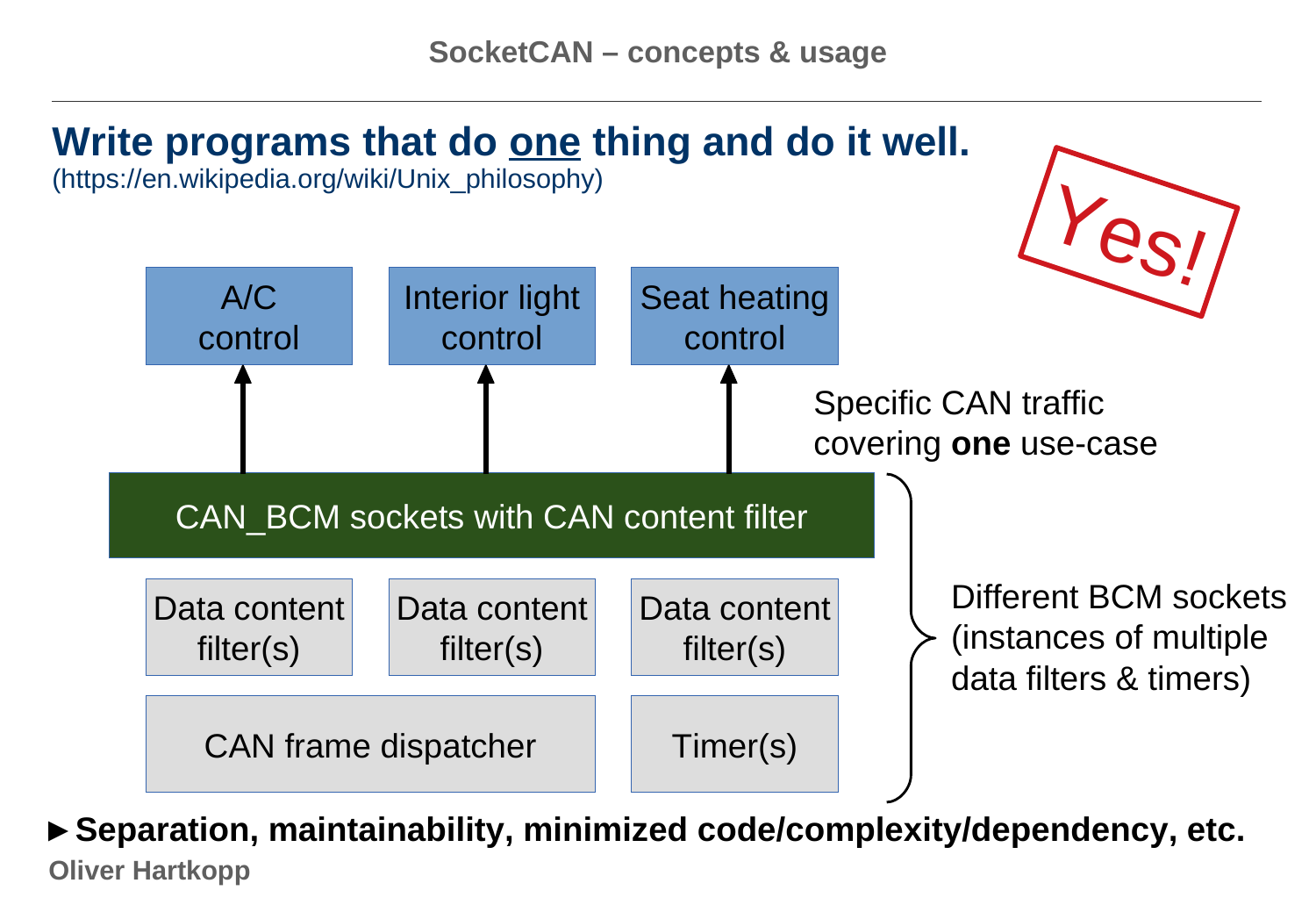#### **… if you don't trust a CAN application**

- Give the application a dedicated virtual CAN bus
- Make use of CAN GW to forward just the needed traffic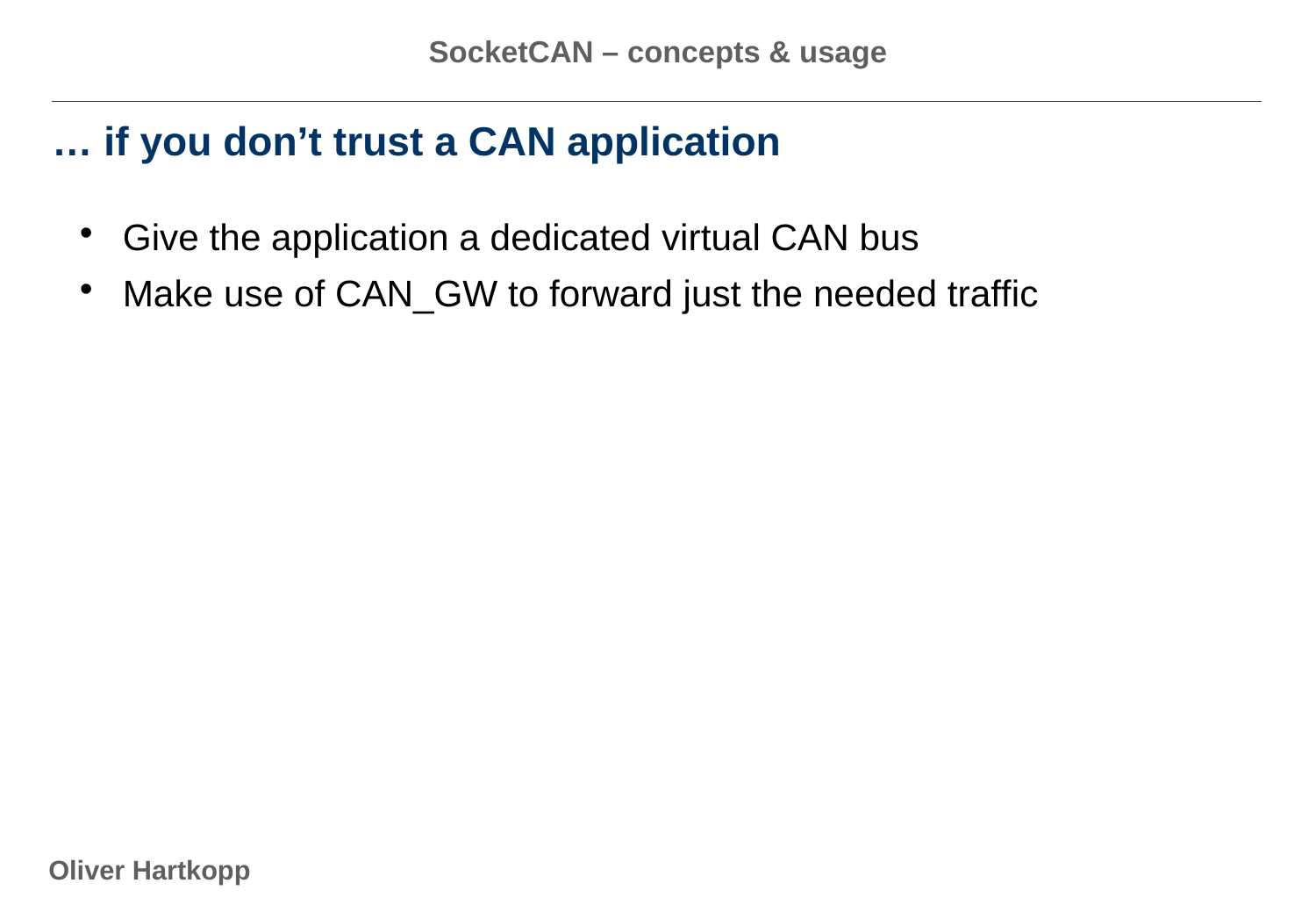# **Virtual CAN network device driver (vcan) – recap from 2017**

- No need for real CAN hardware
- Local echo of sent CAN frames 'loopback device'
- **vcan instances can be created at run-time**
- Example vcan use-case: Replay of vehicle log files  $\overline{C_{\mathsf{CAN}}}$



application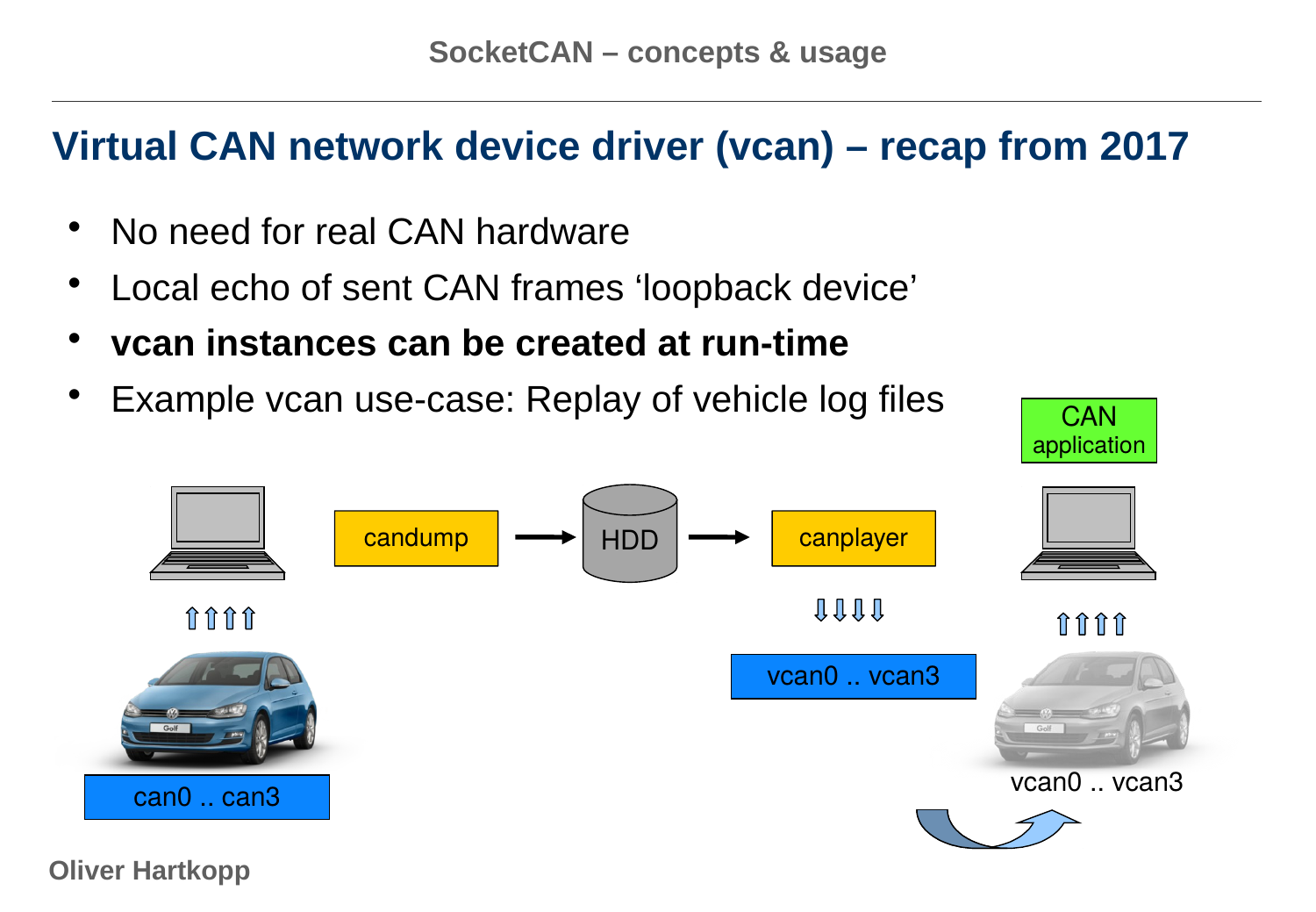#### **How to create and name a virtual CAN network device**

• Loading the virtual CAN driver into the Linux kernel

sudo modprobe vcan

• Create virtual CAN interfaces

sudo ip link add type vcan sudo ip link add dev helga type vcan sudo ip link set vcan0 up sudo ip link set helga up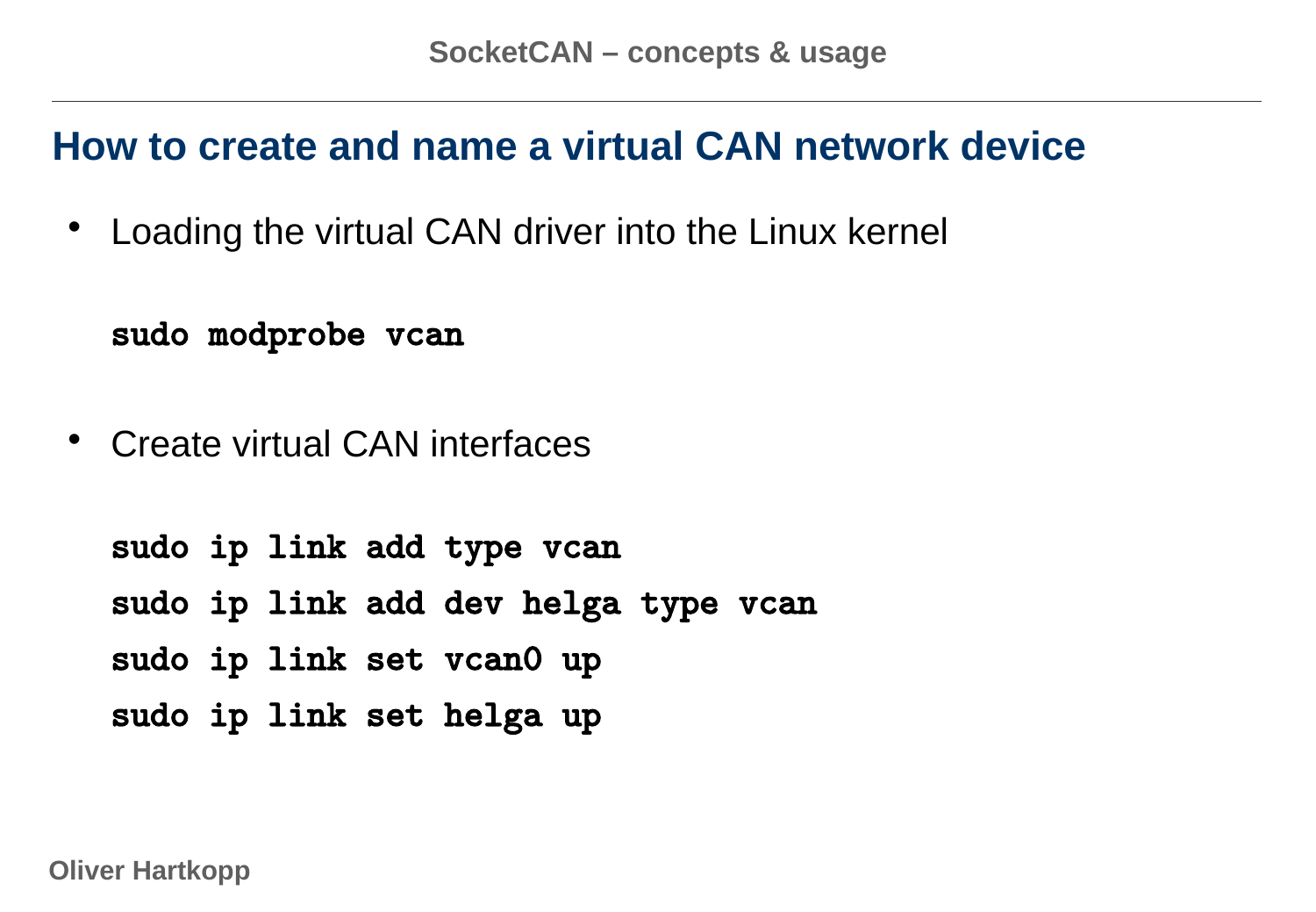# **Dedicated virtual CAN interfaces for each application**

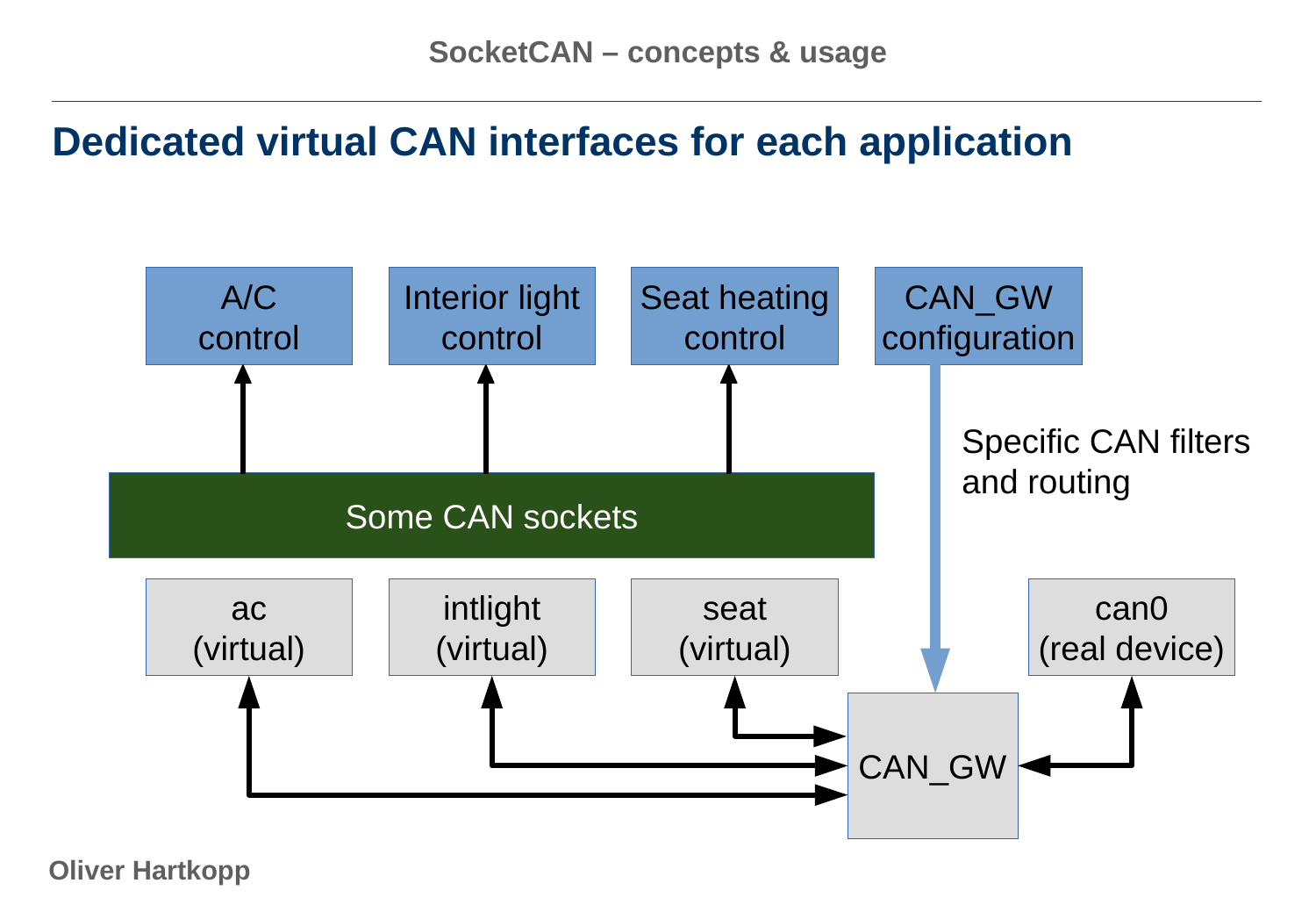# **… if you don't trust a CAN application**

- Give the application a dedicated virtual CAN bus
- Make use of CAN GW to forward just the needed traffic
- But still the application might access the 'real CAN device' can0
- This is not really a separation but helps with testing and may cover unintended (erroneous) sending on wrong CAN identifiers
- Maybe other Linux security measures (e.g. SELinux) can also help in this case?!? Did not check so far ...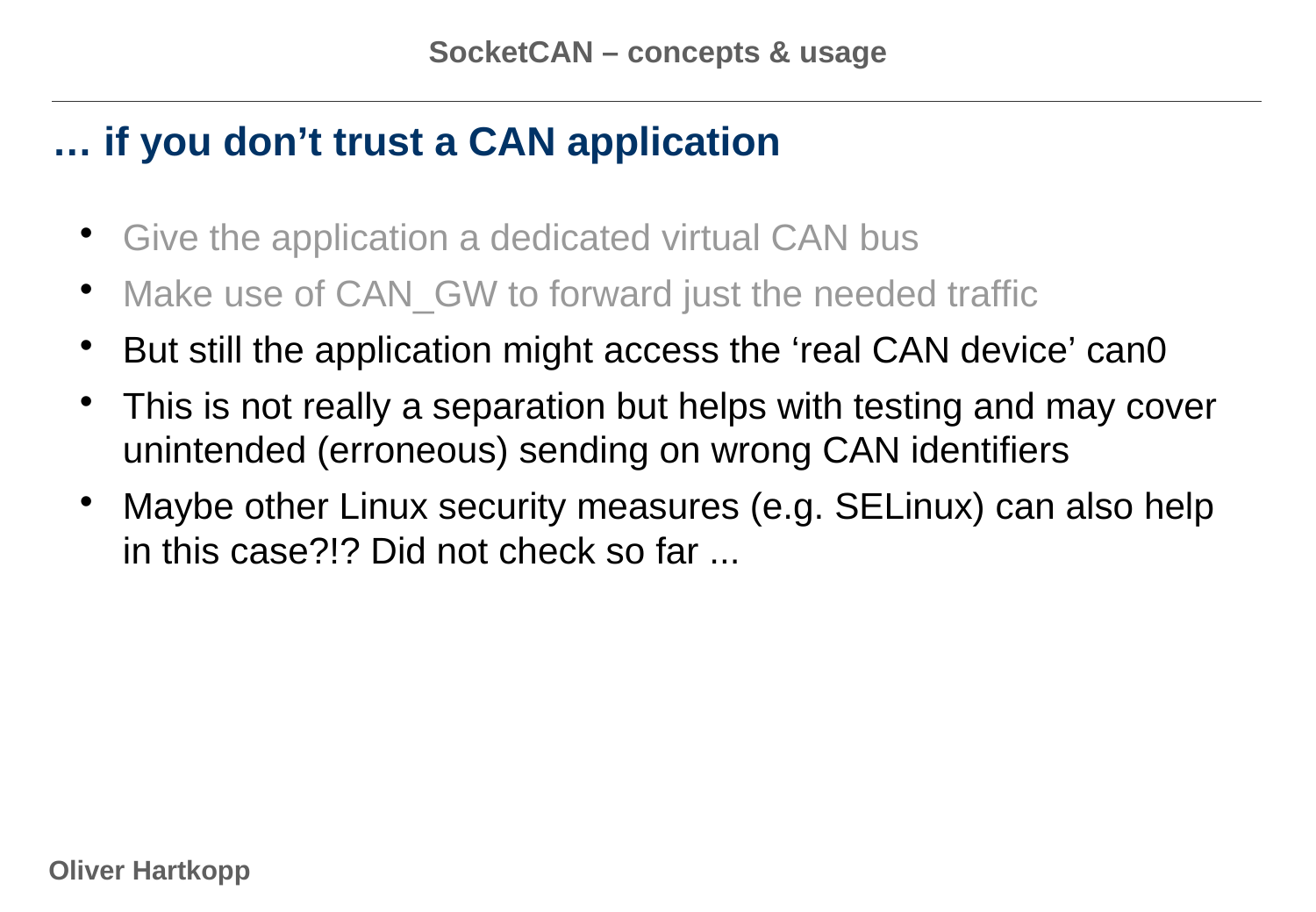# **… if you \*really\* don't trust a CAN application**

- Since Linux 4.12 the CAN subsystem supports network namespaces
- Net namespaces are required for LXC, Docker, etc.
- You can now deploy your specific containers with CAN functionality
- To connect different containers (in different network namespaces) the **veth** driver can create **a pair of** virtual ethernet devices that establish some kind of ethernet patch cable between containers
- Since Linux 4.12 a new **vxcan** driver can connect different namespaces in a similar way. The vxcan instances do not have IP addresses and only can transfer CAN frames like vcan devices.
- N.B. vxcan's do not provide the local IFF ECHO feature!
- <https://git.kernel.org/pub/scm/linux/kernel/git/torvalds/linux.git/commit?id=a8f820a380a2a06fc4fe1a54159067958f800929>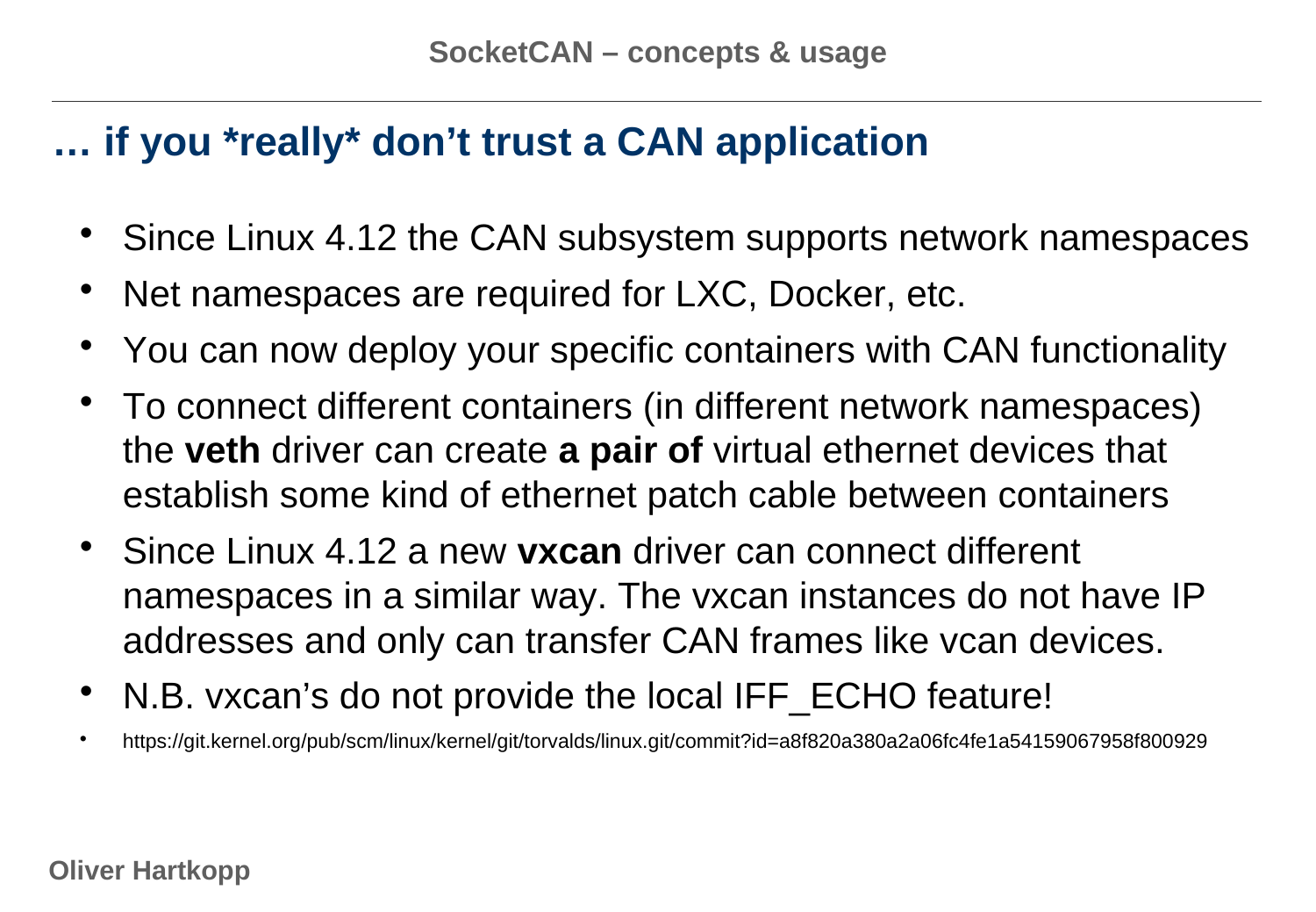#### **Dedicated VXCAN interface for each application in namespace**

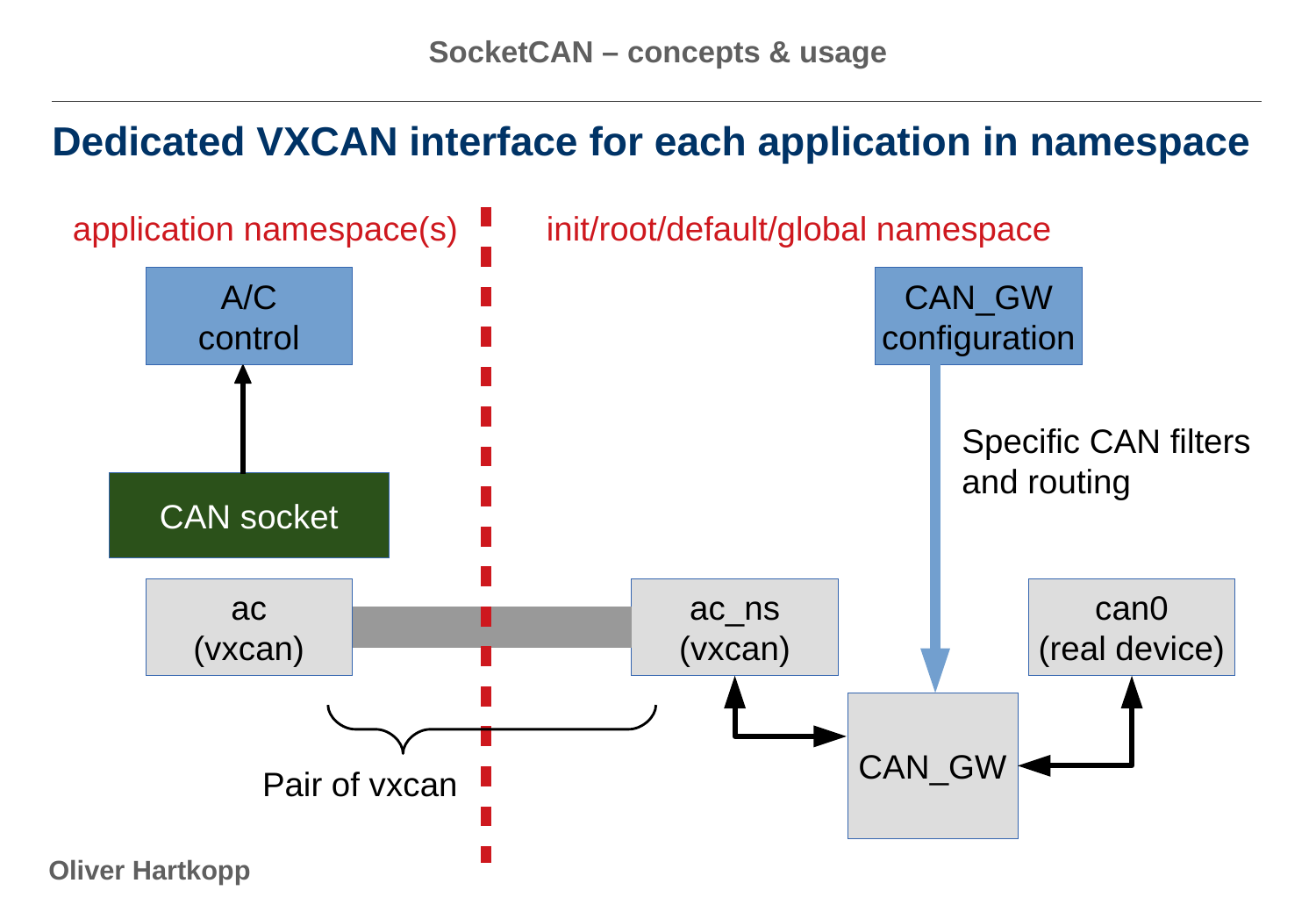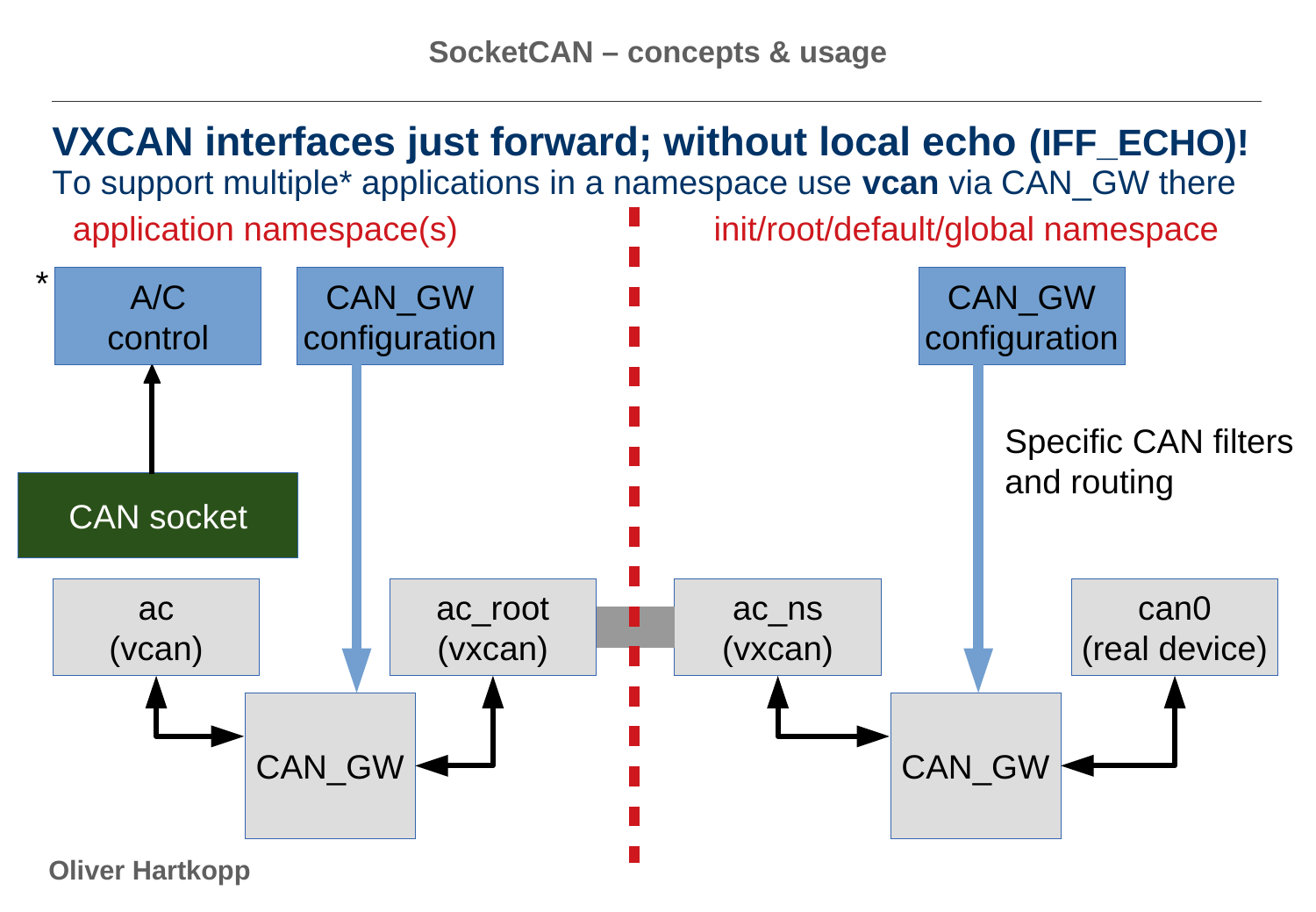#### **… if you \*only\* trust your CAN application**

- Move the real(!) CAN interface into the namespace where **only** your trusted application(s) can access the CAN bus
- The real CAN interface is **not accessible** in the default namespace anymore
- Can make sense when you have a single container managing the vehicle interfaces or vehicle abtraction services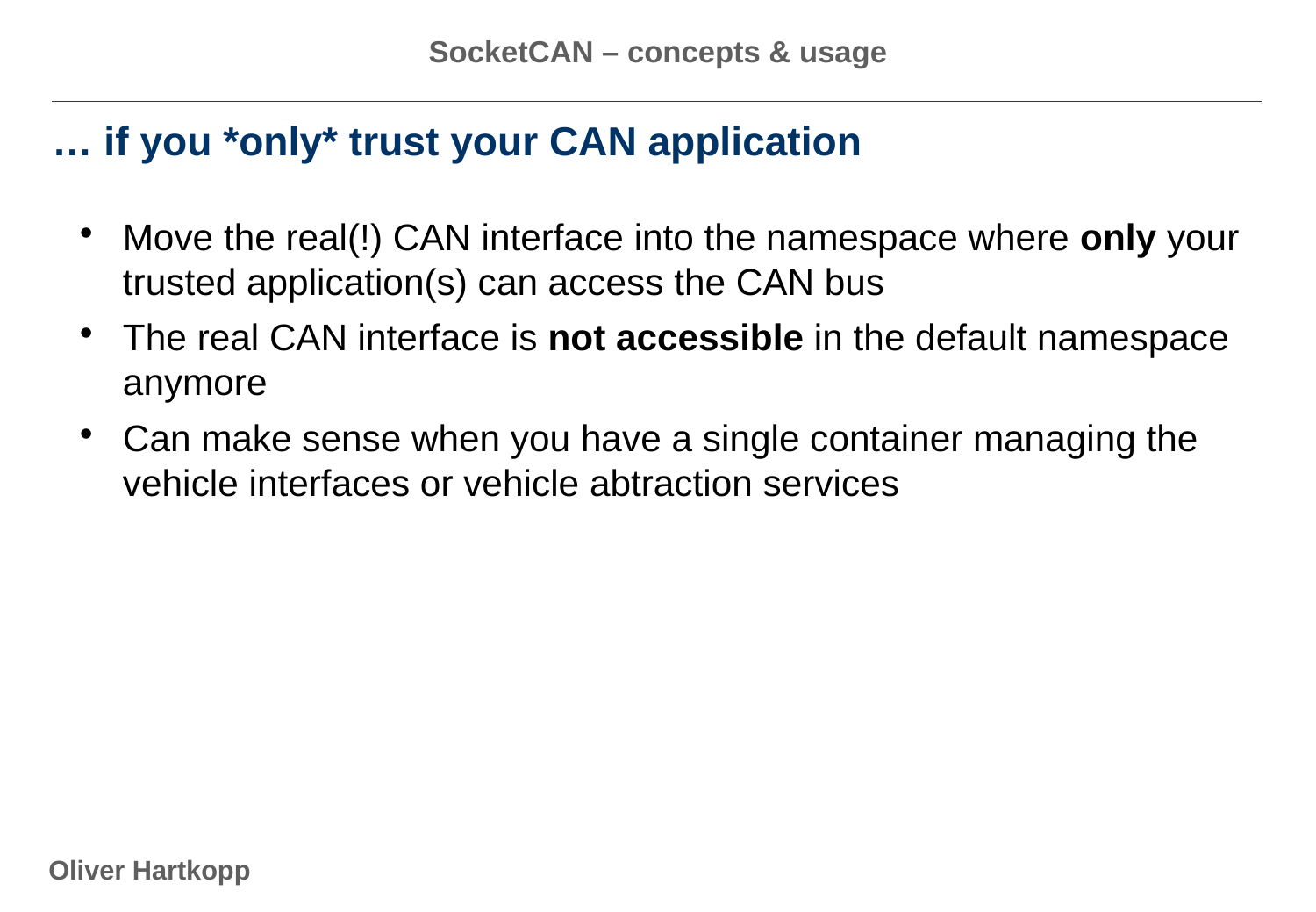# **The real(!) CAN interface is moved into the namespace**



**► Excellent setup to run a Vehicle API which provides abstract data objects through a TCP/IP service to different namespaces via veth/IP**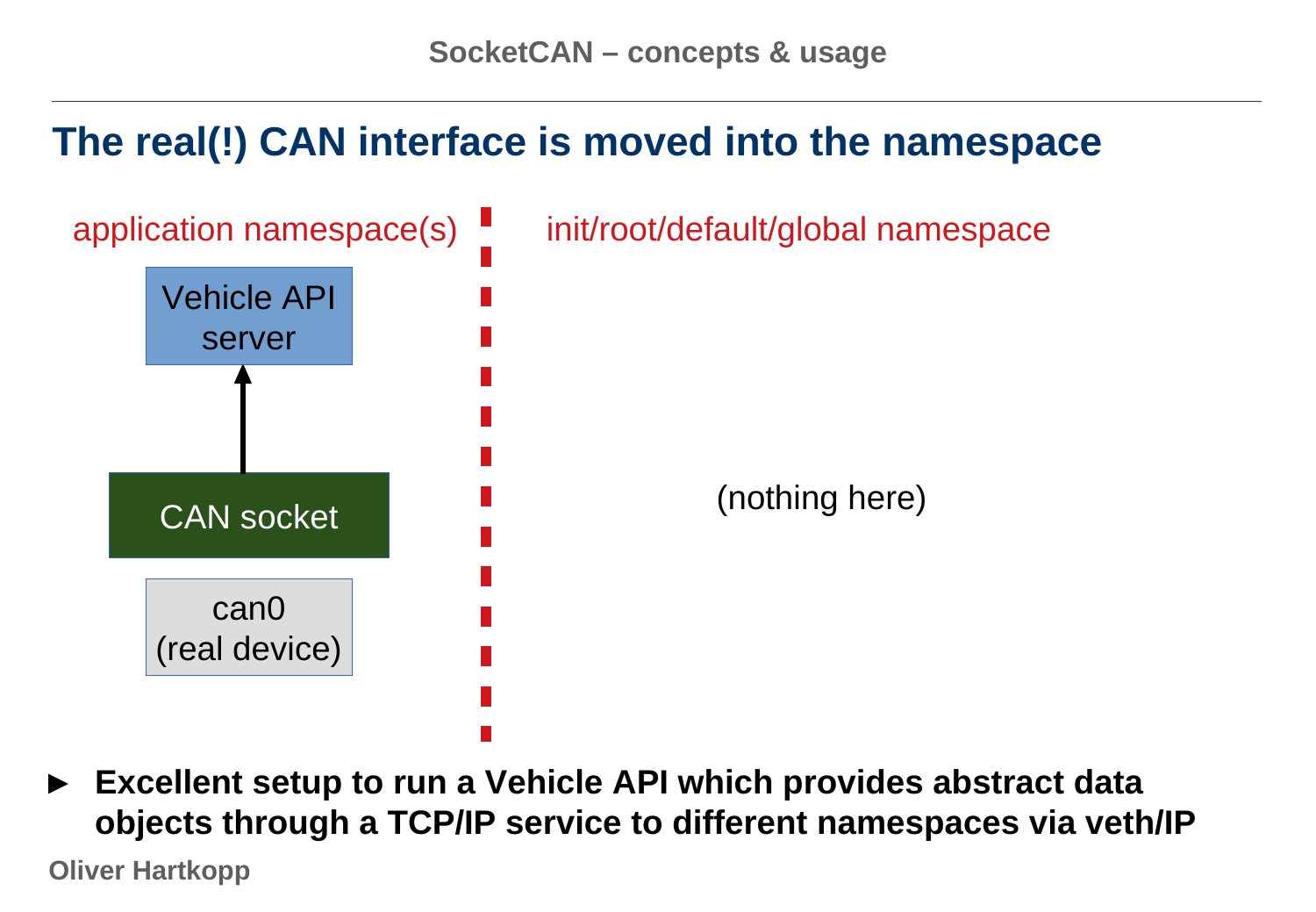#### **Btw. why wouldn't you trust an Open Source CAN application?**

- Separation via CAN GW and network namespaces is fun and enables the setup and distribution of easy-to-use containers
- Btw. the best approach is still having a proper design ('do **one** thing and do it well') with minimized code using all of the fancy functionality that SocketCAN provides out-of-the-box and transparency/use/testing through the Open Source community
- Some references to namespace documentations:
- <https://blog.scottlowe.org/2013/09/04/introducing-linux-network-namespaces/>
- <https://blogs.igalia.com/dpino/2016/04/10/network-namespaces/>
- <http://www.opencloudblog.com/?p=66>
- <https://marc.info/?l=linux-can&m=149046502301622&w=2>